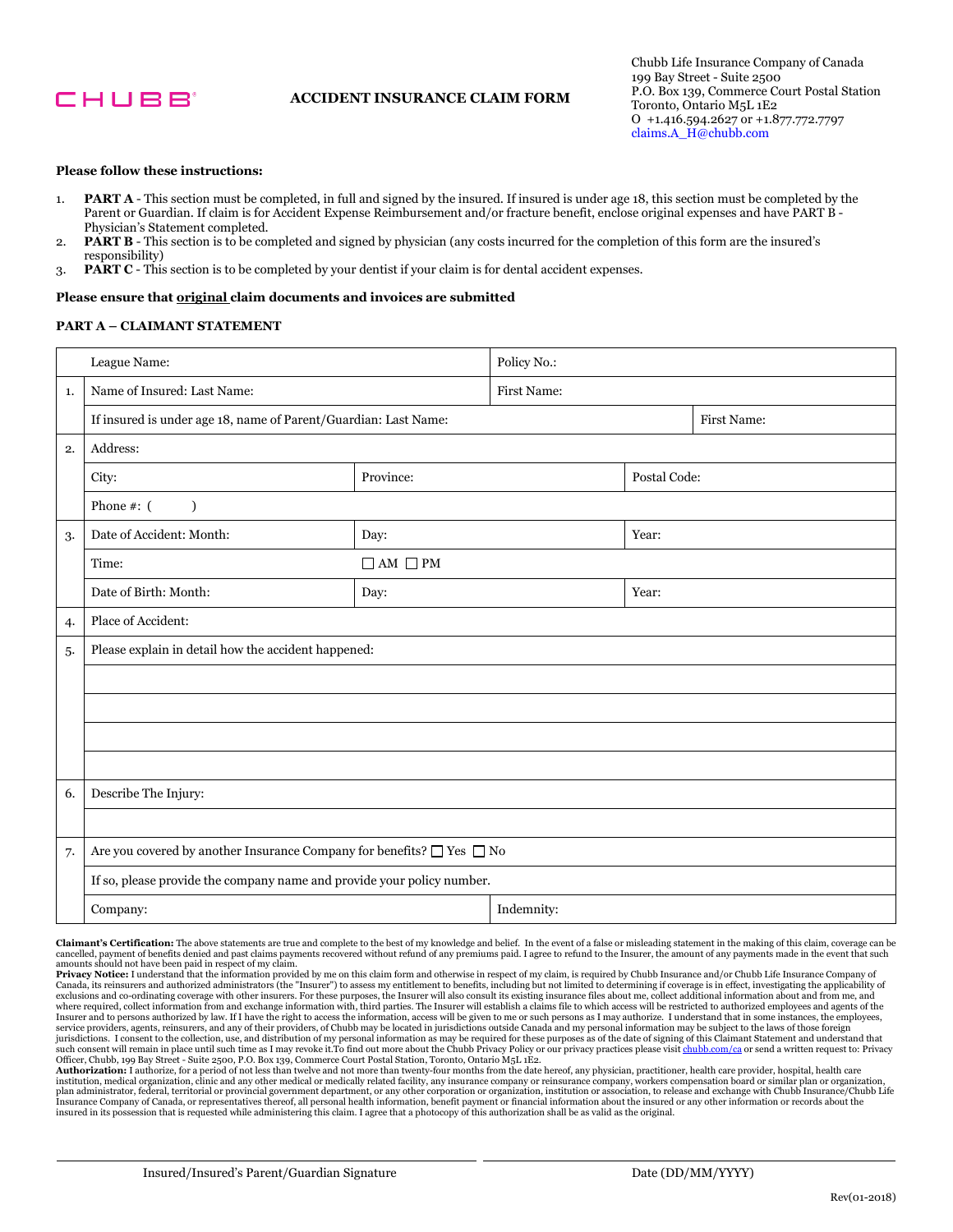# **PART B – ATTENDING PHYSICIAN'S STATEMENT**

The patient is financially responsible for the completion of the form.

| <b>Physician's Name (Print)</b>                                                                                                |                                                                                            | <b>Patient's Name (Print)</b>  |              |  |  |  |  |
|--------------------------------------------------------------------------------------------------------------------------------|--------------------------------------------------------------------------------------------|--------------------------------|--------------|--|--|--|--|
| Name:                                                                                                                          |                                                                                            | Name:                          |              |  |  |  |  |
| Address:                                                                                                                       |                                                                                            | Address:                       |              |  |  |  |  |
| City:                                                                                                                          |                                                                                            | City:                          |              |  |  |  |  |
| Province:<br>Postal Code:                                                                                                      |                                                                                            | Province:                      | Postal Code: |  |  |  |  |
| Phone $#:$ (<br>$\mathcal{E}$                                                                                                  |                                                                                            | Phone $#$ : (<br>$\mathcal{L}$ |              |  |  |  |  |
| Diagnosis including complications (If fracture, specify bone and type of fracture, provide x-ray report) and Nature of Injury: |                                                                                            |                                |              |  |  |  |  |
|                                                                                                                                |                                                                                            |                                |              |  |  |  |  |
| Is condition due to an accident? $\Box$ Yes $\Box$ No                                                                          |                                                                                            |                                |              |  |  |  |  |
| Symptoms first appeared or accident happened (mm/dd/yy):<br>a.                                                                 |                                                                                            |                                |              |  |  |  |  |
| b.                                                                                                                             | Patient has had same or similar condition: $\Box$ No $\Box$ Yes If yes, when and describe: |                                |              |  |  |  |  |
|                                                                                                                                |                                                                                            |                                |              |  |  |  |  |
|                                                                                                                                |                                                                                            |                                |              |  |  |  |  |
| Was claimant hospitalized? $\square$ No $\square$ Yes If yes, provide the following information:                               |                                                                                            |                                |              |  |  |  |  |
| Name of Hospital:                                                                                                              |                                                                                            | Date Admitted (DD/MM/YYYY):    |              |  |  |  |  |
| Hospital Address:                                                                                                              |                                                                                            |                                |              |  |  |  |  |
| City:                                                                                                                          | Province:                                                                                  |                                | Postal Code: |  |  |  |  |
| Date of First Visit for present period of disability (DD/MM/YYYY):                                                             |                                                                                            |                                |              |  |  |  |  |
| Date of last attendance (DD/MM/YYYY):                                                                                          |                                                                                            |                                |              |  |  |  |  |
| Date of next scheduled follow up appointment (DD/MM/YYYY):                                                                     |                                                                                            |                                |              |  |  |  |  |
| Please outline the treatment plan recommended and prescribed:                                                                  |                                                                                            |                                |              |  |  |  |  |
|                                                                                                                                |                                                                                            |                                |              |  |  |  |  |
|                                                                                                                                |                                                                                            |                                |              |  |  |  |  |
|                                                                                                                                |                                                                                            |                                |              |  |  |  |  |
| Names and addresses of other physicians or surgeons, if any, who attended claimant:                                            |                                                                                            |                                |              |  |  |  |  |
|                                                                                                                                |                                                                                            |                                |              |  |  |  |  |
|                                                                                                                                |                                                                                            |                                |              |  |  |  |  |
|                                                                                                                                |                                                                                            |                                |              |  |  |  |  |

# **I CERTIFY THAT THE ABOVE INFORMATION IS CORRECT TO THE BEST OF MY KNOWLEDGE.**

M.D.

| Signature      |           | Date (DD/MM/YYYY) |  |  |
|----------------|-----------|-------------------|--|--|
| Address:       |           |                   |  |  |
| City:          | Province: | Postal Code:      |  |  |
| Phone $\#$ : ( |           |                   |  |  |